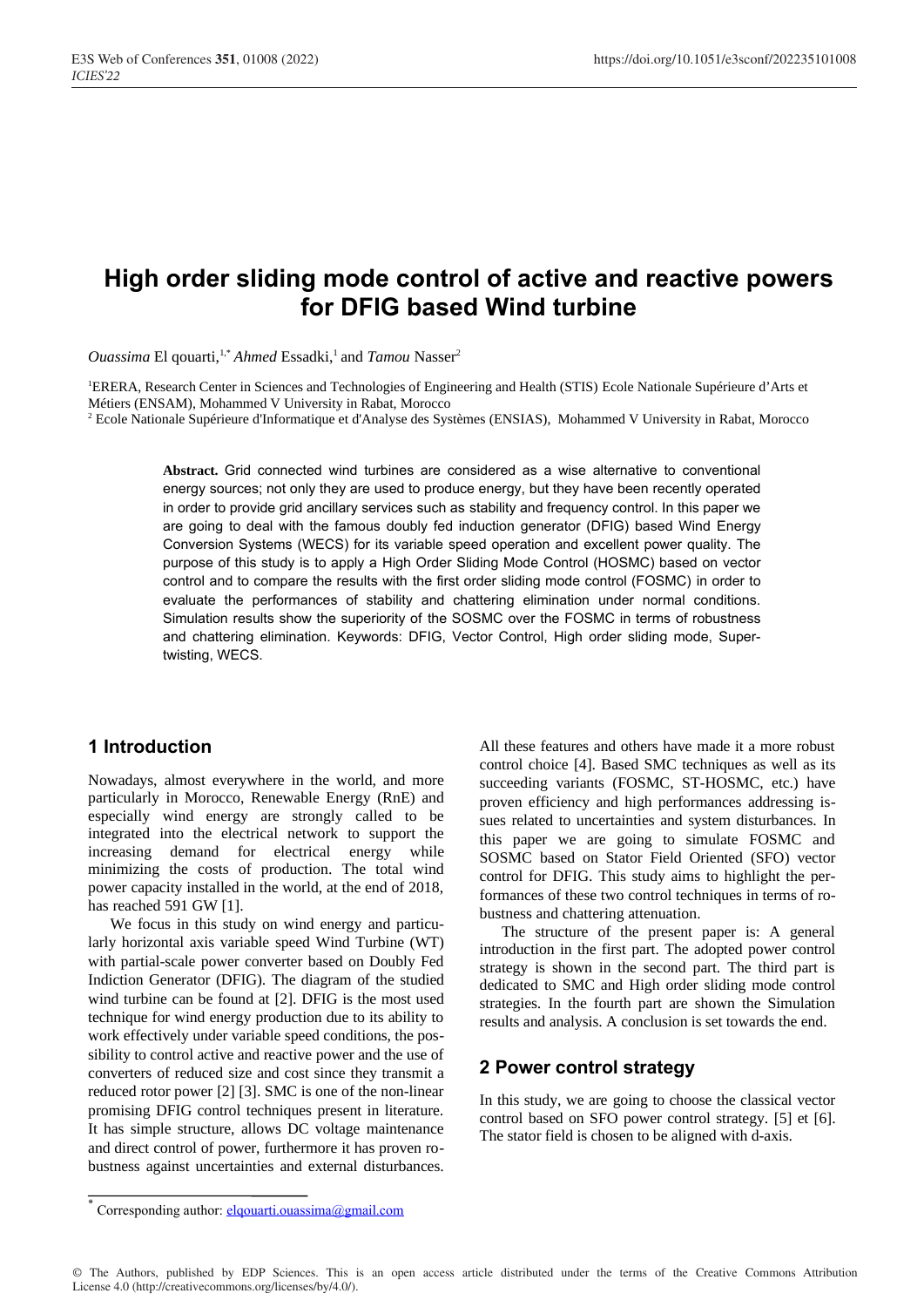Figure 1 shows the vector control simplified block diagram that will be regulated. Active and reactive powers are as in  $(1)$ ,  $(2)$ . Rotor voltages are expressed in  $(3)$ ,  $(4)$ .

$$
P_s = -V_s \frac{L_m}{L_s} I_{qr} \tag{1}
$$

$$
Q_s = V_s \frac{\Phi_s}{L_s} - V_s \frac{L_m}{L_s} I_{dr} \tag{2}
$$

$$
V_{dr} = (R_r + s(L_r - \frac{L_m^2}{L_s})) I_{dr} - g \omega_s (L_r - \frac{L_m^2}{L_s}) I_{qr}
$$
 (3)

$$
V_{qr} = (R_r + s(L_r - \frac{L_m^2}{L_s})) I_{qr} + g \omega_s (L_r - \frac{L_m^2}{L_s}) I_{dr} + g \frac{L_m V_s}{L_s}
$$
 (4)

Where : g is the ratio between wr and ws.



**Fig. 1.** Vector control simplified block diagram.

# **3 High order sliding mode control**

### **3.1 First order sliding mode control**

#### *3.1.1 Definitions*

SMC is a variable structure control that has been widely used to control non-linear systems [7]. It allows the control despite of uncertainties and disturbances [7], [8]

SMC design depends on 3 components: [8], [9]

- Choice of the switching (sliding) surface

Following up, is a representation of a non linear system:

$$
\dot{Z} = h(Z, t) + k(Z, t)v(Z, t); Z \in R^n, v \in R
$$
 (5)

$$
S(Z) = \left(\frac{d}{dt} + a\right)^{m-1} e(Z) \tag{6}
$$

$$
er(Z)=Z^d-Z\tag{7}
$$

The two functions h and k are continuous, non-linear, uncertain and supposed bounded.

er: the error on the signal we want adjusting; Zd: signal reference; Z: the state variable of the control signal; a: a positive coefficient; m: the order of the system. [9]

- The convergence condition: Stability analysis of the used control is verified via the Lyapunov function [8].

$$
S(Z)\dot{S}(Z) \le 0 \tag{8}
$$

- The control law, which is defined as follow :

$$
v = v^{eq} + v^n \tag{9}
$$

 $v$  is the control variable;  $v^{eq}$  is the equivalent control term;  $v<sup>n</sup>$  is the switching control term.

Generally, the expression of the switching term is as follow:

$$
v^n = b \, sign(S) \tag{10}
$$

 $b: a$  positive constant;  $v<sup>n</sup>:$  the discontinuous command.

#### *3.1.2 DFIG Rotor side control based SMC*

- Choice of the switching surface: In this part we aim to control active and reactive powers. Their switching surfaces are mentioned in  $[9]$  as  $(11)$  and  $(12)$ :

$$
S(P)=P_s^{ref}-P_s \tag{11}
$$

$$
S(Q)=Q_s^{ref}-Q_s \tag{12}
$$

$$
\dot{S}(P) = P_s^{\text{ref}} + V_s \frac{L_m}{L_s L_r \sigma} \left( \left( V_{qr}^{eq} + V_{qr}^n \right) - R_r I_{qr} \right) \tag{13}
$$

$$
\dot{S}(Q) = Q_s^{\text{ref}} + V_s \frac{L_m}{L_s L_r \sigma} \left( \left( V_{dr}^{\text{eq}} + V_{dr}^{\text{n}} \right) - R_r I_{dr} \right) \tag{14}
$$

$$
\sigma = 1 - \frac{L_m^2}{L_s L_r} \tag{15}
$$

We choose rotor voltages as the control signals (v). The equivalent control terms are as in equations (16) and (17):

$$
V_{qr}^{eq} = -\dot{P}_s^{ref} \frac{\sigma L_s L_r}{V_s L_m} + R_r I_{qr} + (\sigma L_r g \omega_s) I_{dr} + \frac{g L_m V_s}{L_s} \quad (16)
$$

$$
V_{dr}^{eq} = -Q_{s}^{ref} \frac{\sigma L_{s} L_{r}}{V_{s} L_{m}} + R_{r} I_{dr} - (\sigma L_{r} g \omega_{s}) I_{qr}
$$
(17)

*-* The convergence condition in equation (8) is verified for P and Q. [9]

- Control law: The switching terms are expressed as in [10]:

$$
V_{qr}^{n} = -K_{1}sign(S(P))
$$
\n(18)

$$
V_{dr}^{n} = -K_{2}sign(S(Q))
$$
 (19)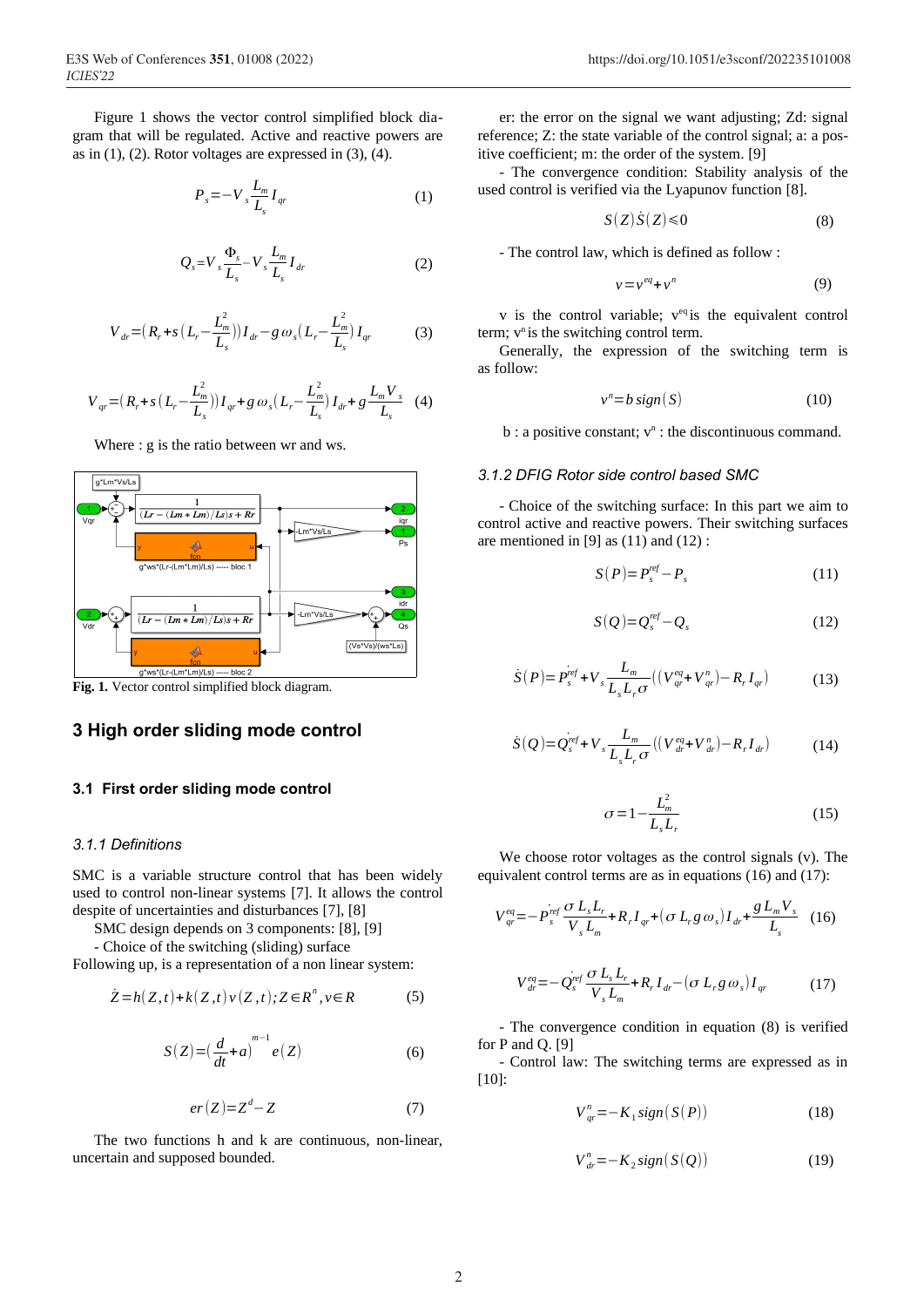Constants  $K_1$  and  $K_2$  must be positive to verify the system stability.

Figure 2 presents the block diagram of the FOSMC. Later, in the simulation, we will take:  $Kv_{\text{gr}} = -K_1$  and  $K_{\text{Vdr}} = -$ K<sub>2</sub>.



**Fig. 2.** Block diagram of FOSMC.

## **3.2 Second order sliding mode control**

#### *3.2.1 Definitions*

SOSMC algorithms provide, in addition to properties granted by the conventional sliding mode control, the possibility to help mitigate the chattering in the system [8]. Many SOSMC algorithms were studied in the literature, [7]. This publication presents the ST algorithm. This algorithm is made up of a discontinuous part  $v_2$  and a continuous part  $V_1$ :

$$
v = v_1(t) + v_2(t) \tag{20}
$$

Based on [8], we write the simplified form of the algorithm as :

$$
v = -\lambda |S|^\mu \text{sign}(S) + v_1 \tag{21}
$$

$$
\dot{v}_1 = -\beta \, sign(S) \tag{22}
$$

λ, μ and β satisfy the following conditions :

$$
\beta > \frac{B_0}{K} \quad ; \quad 0 < \mu < 0.5 \tag{23}
$$

$$
\lambda^2 > \frac{4 B_0 K' (\beta + B_0)}{K^2 K (\beta - B_0)} \quad \text{if } \mu = 0.5 \tag{24}
$$

 $B_0$ , K and K' are positive constants.

#### *3.2.2 DFIG Rotor side control*

Based on [8][10], the ST active and reactive power controllers are designed, respectively, as in (25) and (26) :

$$
V_{qr} = -\lambda_1 |S|^{\mu} \operatorname{sign} S(P_s) - \int \alpha_1 \operatorname{sign} S(P_s) \tag{25}
$$

$$
V_{dr} = -\lambda_2 |S|^\mu \text{sign} S(Q_s) - \int \alpha_2 \text{sign} S(Q_s) \tag{26}
$$

 $\alpha_1$  and  $\alpha_2$  verify the stability conditions in (23), (24). Figure 3 presents the block diagram of the SOSMC.



**Fig. 3.** Block diagram of SOSMC.

### **4 Simulation results and analysis**

Simulations were conducted in Matlab/Simulink for a 7.5KW DFIG. The rotor surface of the WT is 18,85m². The wind speed was fixed at 10m/s, and the pitch angle  $β$  at 2. Data related to this study are presented in Table 2. Figure 4, shows the signal references used, respectively for active and reactive powers. This signal allows us to demonstrate the performances of the two controllers and their ability to track the reference. In Figure 5 and Figure 6 are plotted, respectively, the active and reactive power graphs resulting from each control. Both controls are compared according to their contribution in power quality enhancement, eventually by their capacity to attenuate the chattering phenomenon.



**Fig. 4.** Signal references of active and reactive powers.



**Fig. 5.** Stator active power signals.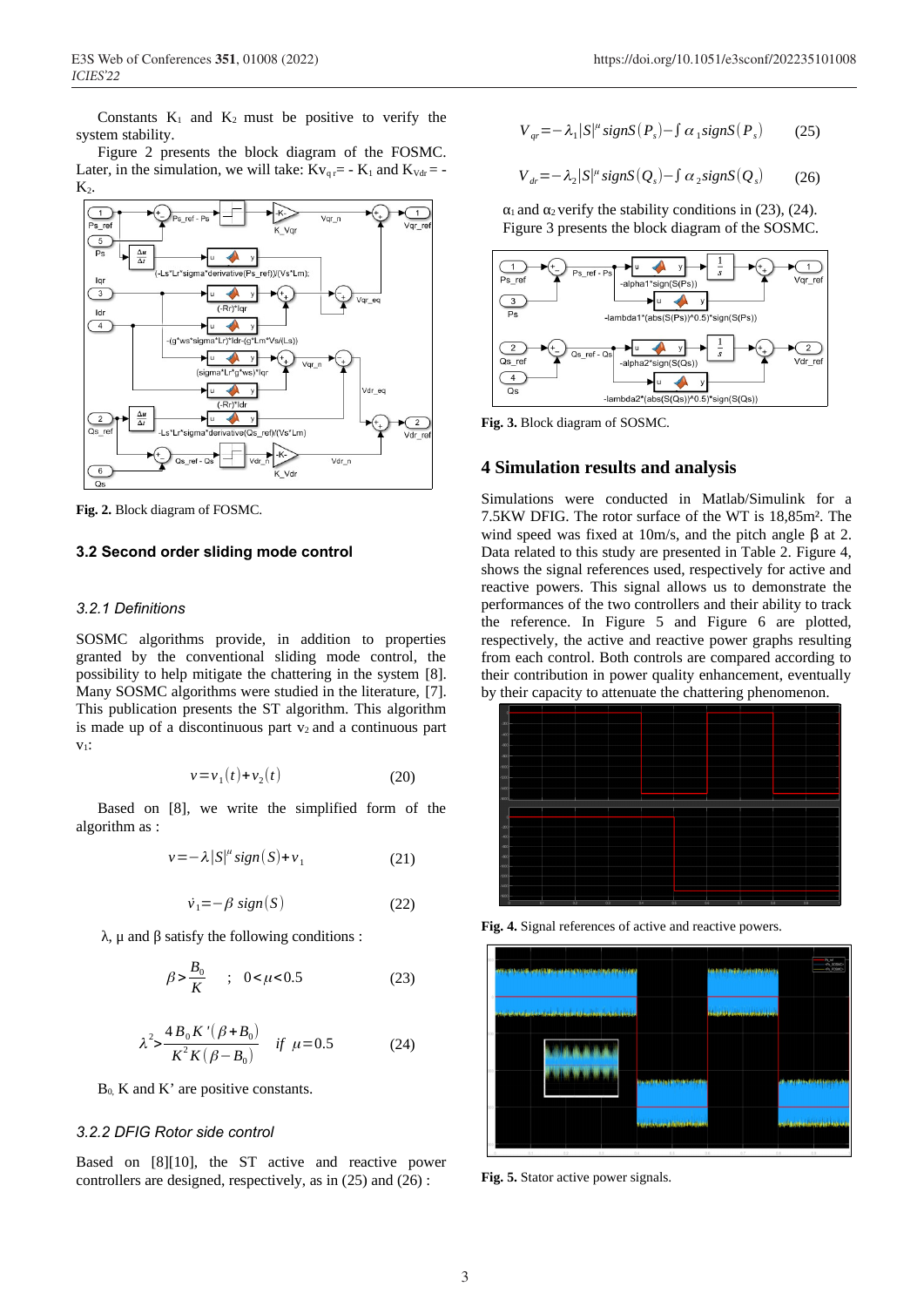Graphs show that the two controls are able to track the reference values, in addition the SOSMC is more efficient in term of chattering elimination and thus, it guarantees an improved power quality to be injected into the grid.



**Fig. 6.** Stator reactive power signals. Yellow : Qs\_FOSMC, Blue : Qs\_SOSMC, Red : Qs\_ref.

| Parameter              | <b>Description</b>                             |  |
|------------------------|------------------------------------------------|--|
| Tem                    | Electromagnetic torque of the generator        |  |
| S                      | Laplace operator                               |  |
| $\Phi$ qs, $\Phi$ ds   | Stator dq fluxes                               |  |
| $\Phi$ qr, $\Phi$ d    | Rotor dq fluxes                                |  |
| Iqs, Ids               | Stator dq currents                             |  |
| Iqr, Idr               | Rotor dq currents                              |  |
| p                      | Number of pole pairs                           |  |
| Lm                     | Stator mutual inductance                       |  |
| Ls, Lr                 | Stator and rotor inductace                     |  |
| Rs, Rr                 | Stator and rotor resistance                    |  |
| $\omega$ s, $\omega$ r | Stator, rotor angular speed                    |  |
| Vqs, Vds               | Stator dq voltages                             |  |
| Vqr, Vd                | Rotor dq voltages                              |  |
| g                      | Slip of the DFIG                               |  |
| f, J                   | Friction coefficient, The moment of<br>inertia |  |

**Table 1.** Nomenclature.

|  |  | Table 2. System characteristics. |
|--|--|----------------------------------|
|--|--|----------------------------------|

| Parameter                        | Value                         |
|----------------------------------|-------------------------------|
| <b>DFIG</b> parameters           |                               |
| Vs                               | 220 (V)                       |
| р                                |                               |
| Ls                               | $84*10\(-3)$ (H)              |
| Lr                               | $81*10\(-3)$ (H)              |
| Lm                               | $78*10\ (-3)$ (H)             |
| Rr                               | $0.62 \, (\Omega)$            |
| Rs                               | $0.455$ ( $\Omega$ )          |
| J                                | $0.3125$ (Kg.m <sup>2</sup> ) |
|                                  | $6.73*10\ (-3)$ (N.m)         |
| Vdc                              | 300(V)                        |
| <b>Control design parameters</b> |                               |
| alpha1, alpha2                   | 0.5                           |
| lambda1 lambda2                  | $\mathcal{L}$                 |
| K_Vqr, K_Vdr                     | -90000                        |

# **5 Conclusion and perspectives**

In this paper we studied the power control of a DFIG for a variable speed wind turbine. The control strategy has been about applying two different sliding mode controls (FOSMC, SOSMC) on stator active and reactive powers, and to compare their performances in tracking a predefined reference functions. A vector control based SFO was adopted first, in order to simplify the study.

The results support the hypothesis and thus the SOSMC based on ST algorithm showed better responses and robustness, in addition to its efficiency in reducing the chattering phenomenon.

Future works will be focused on applying a third order sliding mode observer to go further in developing techniques useful for the electricity production based wind turbine industry. The aim will be also to respond to the necessity of integrating the electrical grid and optimizing robustness and stability issues.

# **References**

- 1. GWEC. 51.3 GW of global wind energy capacity installed in 2018. https://www.evwind.es/. last accessed 2021.
- 2. H. Elouatouat, A. Essadki: *Intelligent control for DFIGbased wind energy conversion system using optimization algorithms. International Conference on Digital Technologies and Applications, ICDTA21.* https://www.youtube.com, last accessed 2021.
- 3. I. Idrissi: *Contribution au Diagnotic des Défauts de la Machine Asynchrone Doublement Alimentée de l'Eolienne à Vitesse Variable. Thesis. Université Sidi Mohamed Ben Abdellah, Maroc et Université de Rouen Normandie* (2019).
- 4. I. Sami, S. Ullah, N. Ullah, J. Ro: *Sensorless fractional order composite sliding mode control design for wind generation system. ISA Transactions*, vol. **111**, pp. 275– 289 (2021).